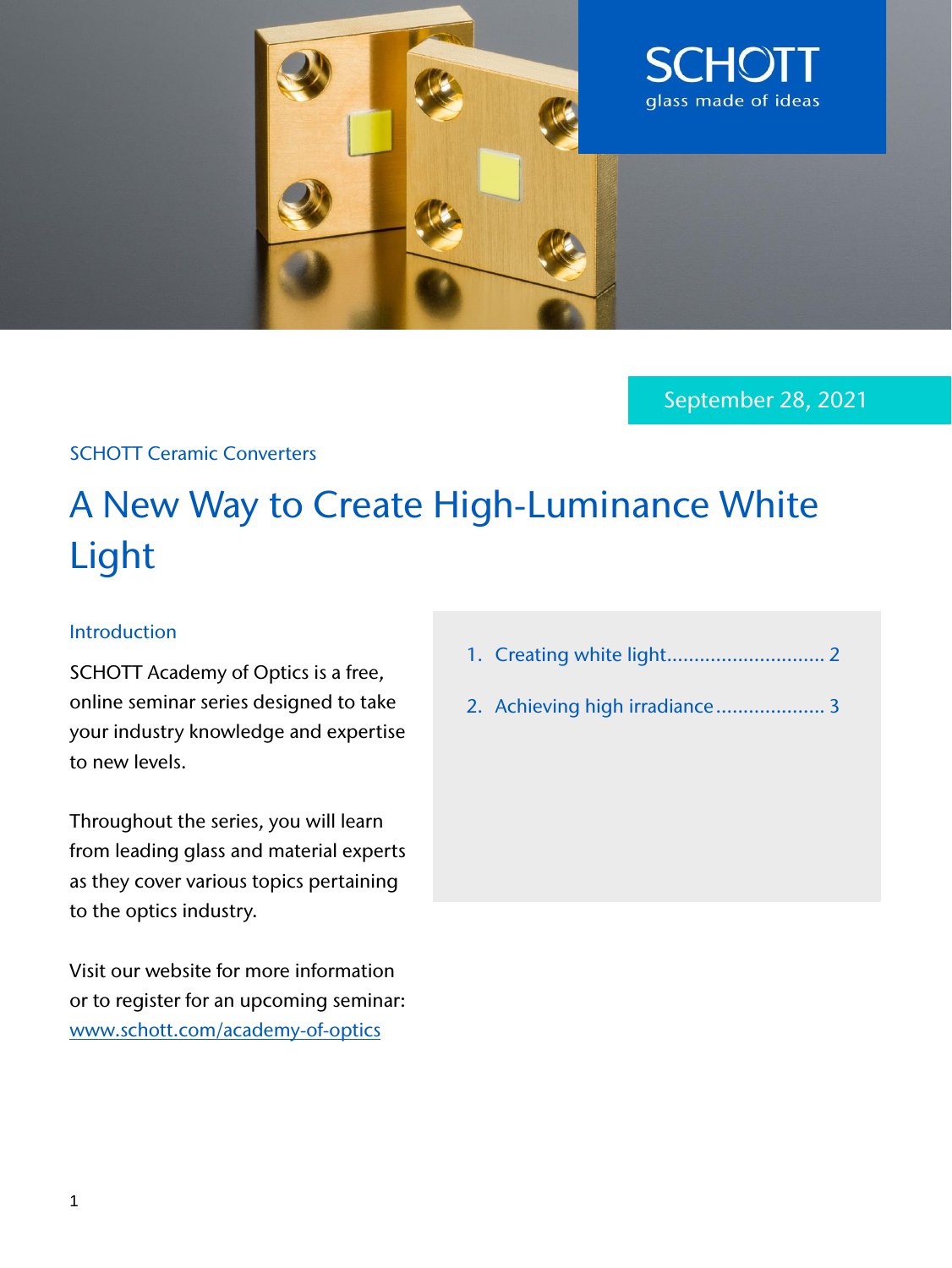For etendue-limited applications such as digital projection, fiber optics, microscopy, and vehicle headlights, high luminance light is the only way to increase brightness, or flux. It does not work to make the spot size larger because the extra light will miss the target area e.g., the imaging chip in digital projection. For these applications, the best way to create high-luminance white light is with a laser-pumped phosphor light engine.

These light engines contain a ceramic material that converts high irradiance blue laser light beam into high luminance yellow or white light via a photoluminescent process. Because this conversion process also creates heat, the material's thermal properties are critical. Ceramics are an ideal solution because of their superior thermal properties and high efficacy, reliability, and brightness. The high irradiance limit is linked to the material's low thermal resistance, which restricts the material's maximum temperature even for high-heat flux densities.

## 1. Creating white light

Thanks to recent material advances, ceramic converters can now be used to directly generate high-luminance white light.

One way to generate white light with a phosphor is to pass a laser beam through a dichroic mirror to a phosphor that generates yellow light. Blue light can then be added to the photoluminescent yellow light to create white light. Although this process is used in devices such as projectors, it can be too complex for some applications. Thus, SCHOTT developed a line of white static converters that emit white light directly.



*Figure 1: Shows a laser beam passing through a dichroic mirror to a phosphor.* 

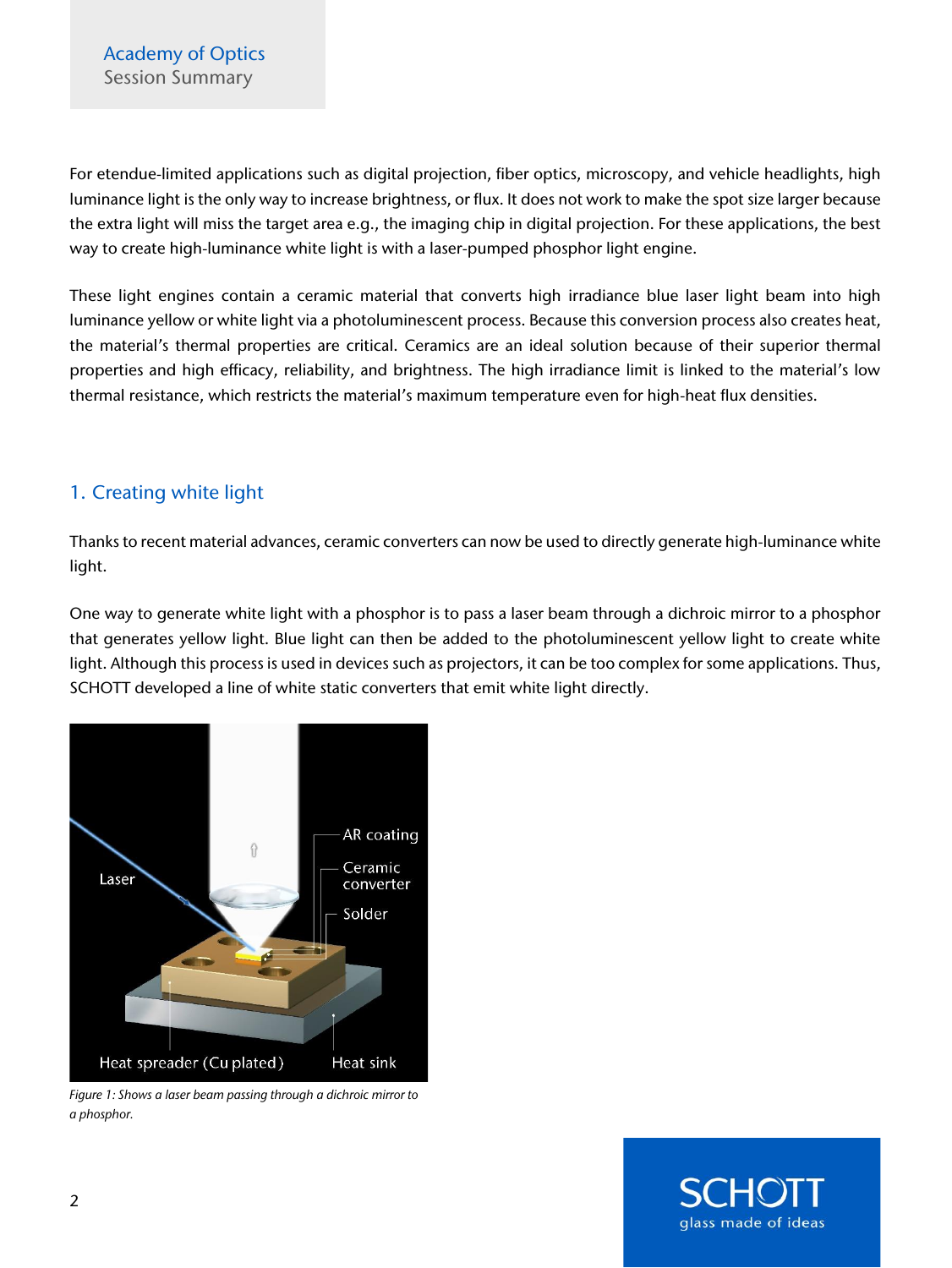To create these white converters, SCHOTT used its materials expertise to tailor the doping levels and scattering properties of ceramic materials so that they will diffusely reflect some of the laser light. This allow simultaneous emission and mixing of the photoluminescent yellow light and diffusely reflected blue light, enabling white light to be created directly.

The new line of white static converters includes SWD50, RWP55, and RWQ60, which are all designed for color temperatures around 5,000 K. The color coordinates for RWQ60 are closest to the Planck curve while SWD50 has the largest distance to the Planck curve. RWP55 falls between those two.

# 2. Achieving high irradiance

It is important to note that the irradiance limit must be considered when selecting a converter material because it directly relates to the maximum flux that can be generated. While SWD50 has the best irradiance limit, our portfolio of 5,000 K materials allows you to choose RWP55 and RWQ60 as well for the trade-off between irradiance limit and color of the white light emission that will work best for your application.



*Figure 2: Shows the different irradiance limits for SCHOTT's 5000K portfolio.* 

To make the most of these new converter materials, keep in mind that a variety of factors can influence the irradiance limit. For example, smaller laser spots produce a higher irradiance limit because the heat can be dissipated more easily.